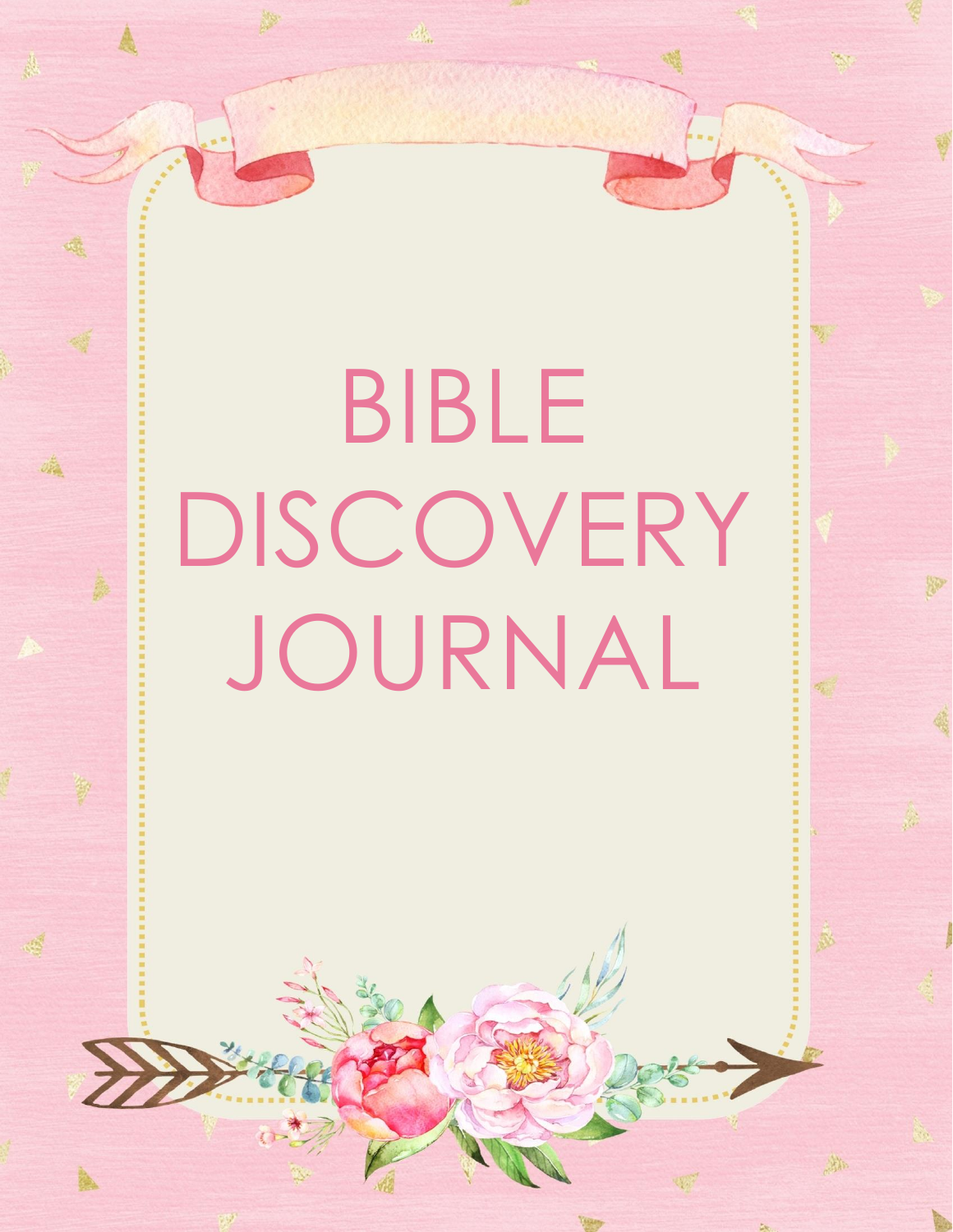# How To Use This Journal

Congratulations for making time and effort to immerse yourself in the living Word of God. This is one of the best things you can do to grow your faith or even rediscover it.

This journal is designed to be reviewed a page a day. Each day, you will focus on one or several passages to help you remember, reflect and meditate on God's promise to you. The format used is loosely based on Lectio Divina.

Lectio Divina is a centuries-old, contemplative Bible reading method. It commonly has 4 parts. Lectio, meaning read. Meditatio, meaning meditation. Oratio, meaning prayer, and Contemplatio, meaning contemplation.

Do not let these Latin words scare you. The process is quite simple and requires little to no preparation. All you have to do is come as you are to the Lord, get still and let Him speak to you.

游行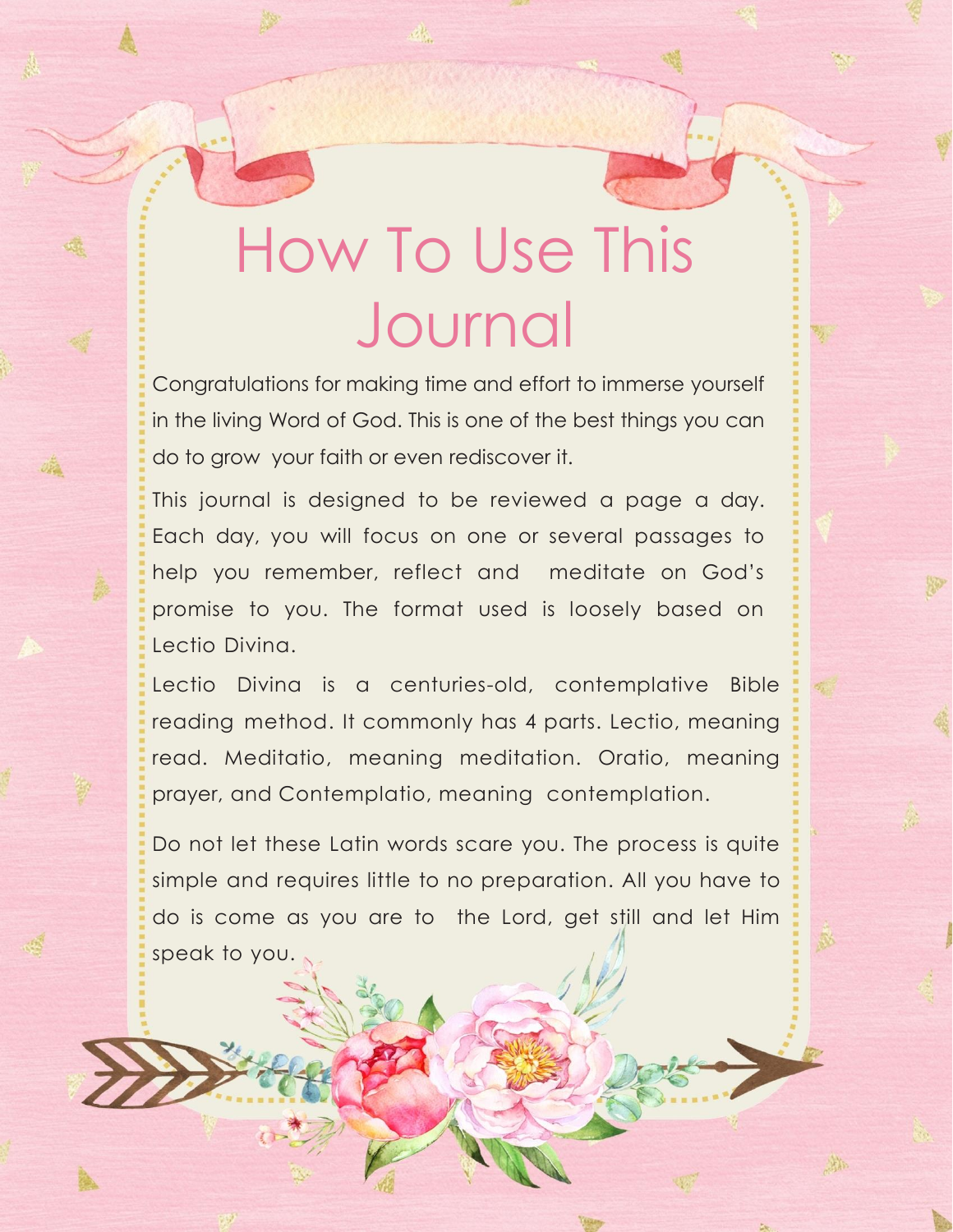

# TODAY'S READING IS MATTHEW 6: 31-33

Before you begin, take a moment to prepare your heart and mind.

Get in a quiet space. Clear your mind. Pray and Invite God to this time.

Slowly read today's passage several times. Take your time with it.

Either read quietly, out loud or write it down.

Note the word or phrases that speak to you or you are drawn to. Don't analyze. Just notice them.

Reflect on the words or phrases. What do they bring to mind? Avoid going into "study" mode. Ask God to clarify and speak clearly to you.

Respond with a written prayer. Take a moment to thank and praise The Lord before launching into your prayer.

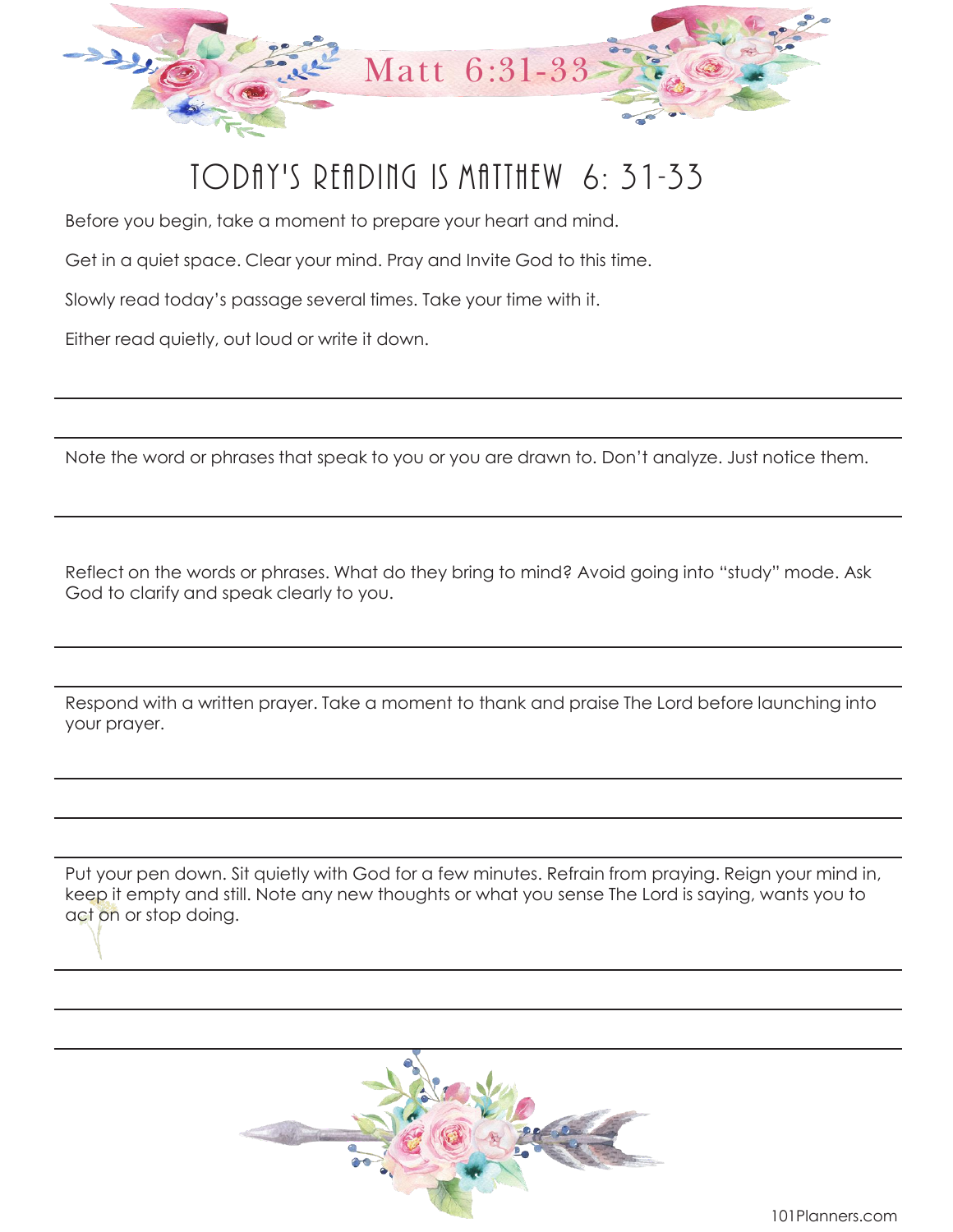

# TODAY'S READING IS EXODUS 4: 11-12

Before you begin, take a moment to prepare your heart and mind.

Get in a quiet space. Clear your mind. Pray and Invite God to this time.

Slowly read today's passage several times. Take your time with it.

Either read quietly, out loud or write it down.

Note the word or phrases that speak to you or you are drawn to. Don't analyze. Just notice them.

Reflect on the words or phrases. What do they bring to mind? Avoid going into "study" mode. Ask God to clarify and speak clearly to you.

Respond with a written prayer. Take a moment to thank and praise The Lord before launching into your prayer.

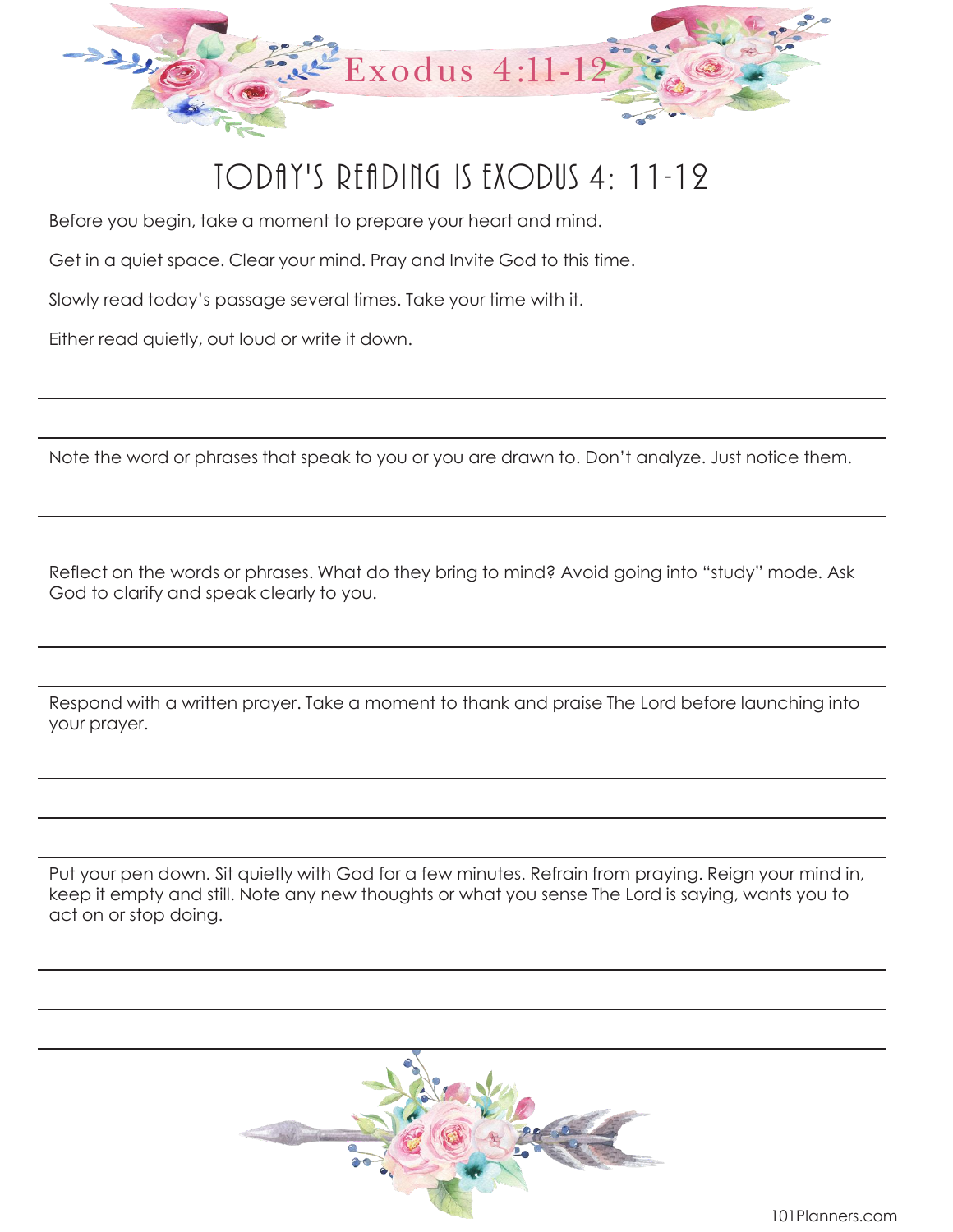

# TODAY'S READING IS JEREMIAH 39: 11-13

Before you begin, take a moment to prepare your heart and mind.

Get in a quiet space. Clear your mind. Pray and Invite God to this time.

Slowly read today's passage several times. Take your time with it.

Either read quietly, out loud or write it down.

Note the word or phrases that speak to you or you are drawn to. Don't analyze. Just notice them.

Reflect on the words or phrases. What do they bring to mind? Avoid going into "study" mode. Ask God to clarify and speak clearly to you.

Respond with a written prayer. Take a moment to thank and praise The Lord before launching into your prayer.

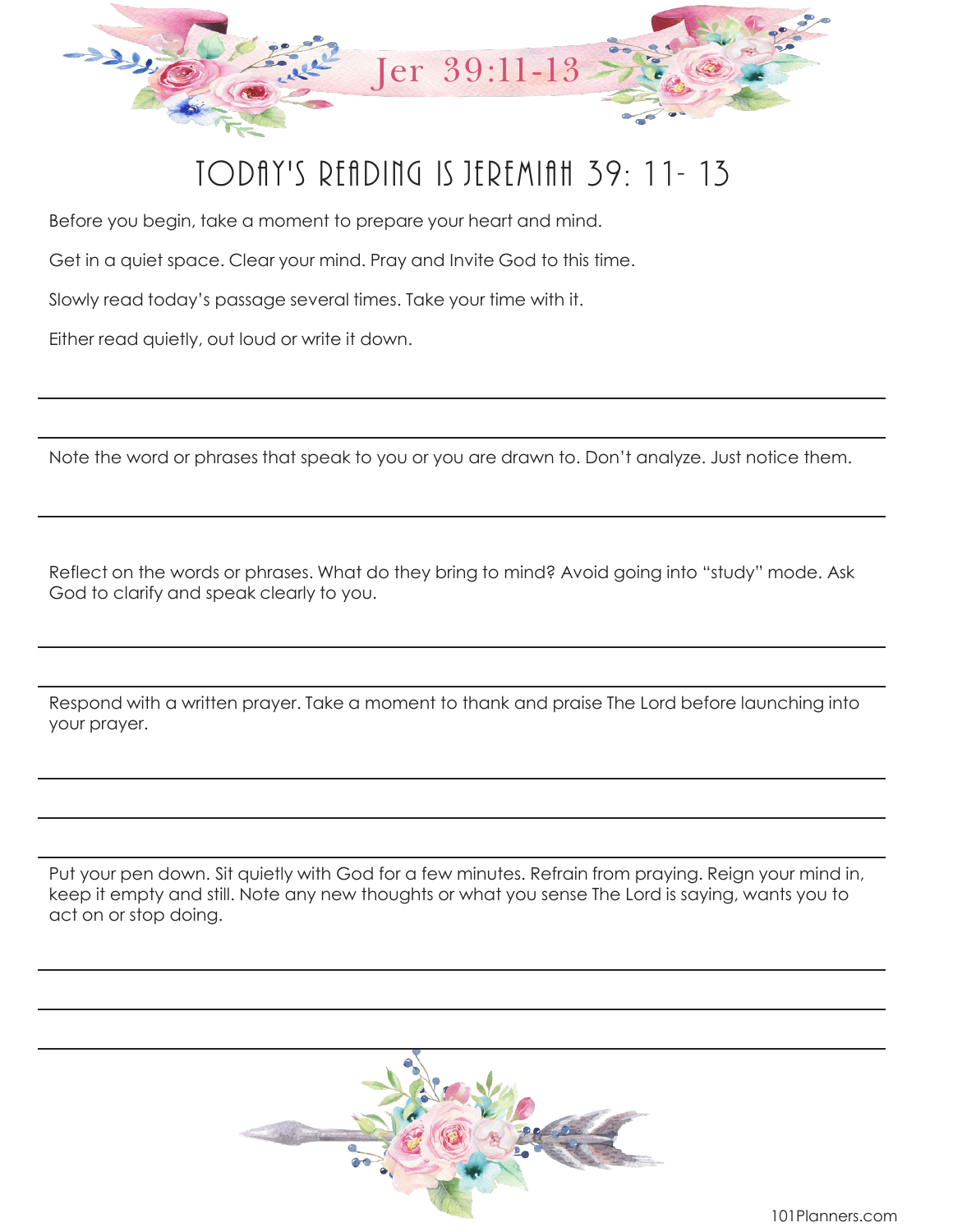

#### TODAY'S READING IS JOHN 14:1

Before you begin, take a moment to prepare your heart and mind.

Get in a quiet space. Clear your mind. Pray and Invite God to this time.

Slowly read today's passage several times. Take your time with it.

Either read quietly, out loud or write it down.

Note the word or phrases that speak to you or you are drawn to. Don't analyze. Just notice them.

Reflect on the words or phrases. What do they bring to mind? Avoid going into "study" mode. Ask God to clarify and speak clearly to you.

Respond with a written prayer. Take a moment to thank and praise The Lord before launching into your prayer.

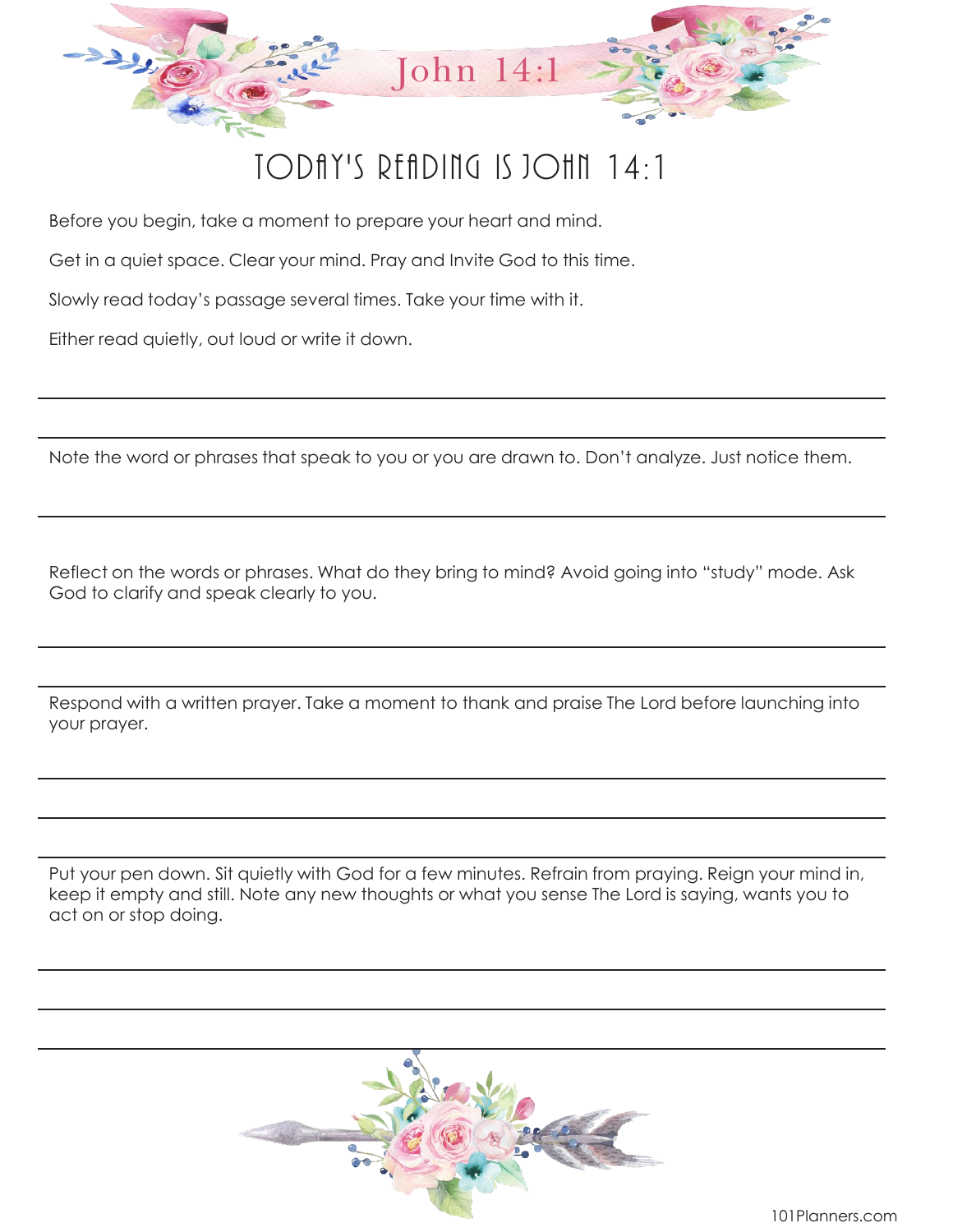

# TODAY'S READING IS 1 SAMUEL 16:7

Before you begin, take a moment to prepare your heart and mind.

Get in a quiet space. Clear your mind. Pray and Invite God to this time.

Slowly read today's passage several times. Take your time with it.

Either read quietly, out loud or write it down.

Note the word or phrases that speak to you or you are drawn to. Don't analyze. Just notice them.

Reflect on the words or phrases. What do they bring to mind? Avoid going into "study" mode. Ask God to clarify and speak clearly to you.

Respond with a written prayer. Take a moment to thank and praise The Lord before launching into your prayer.

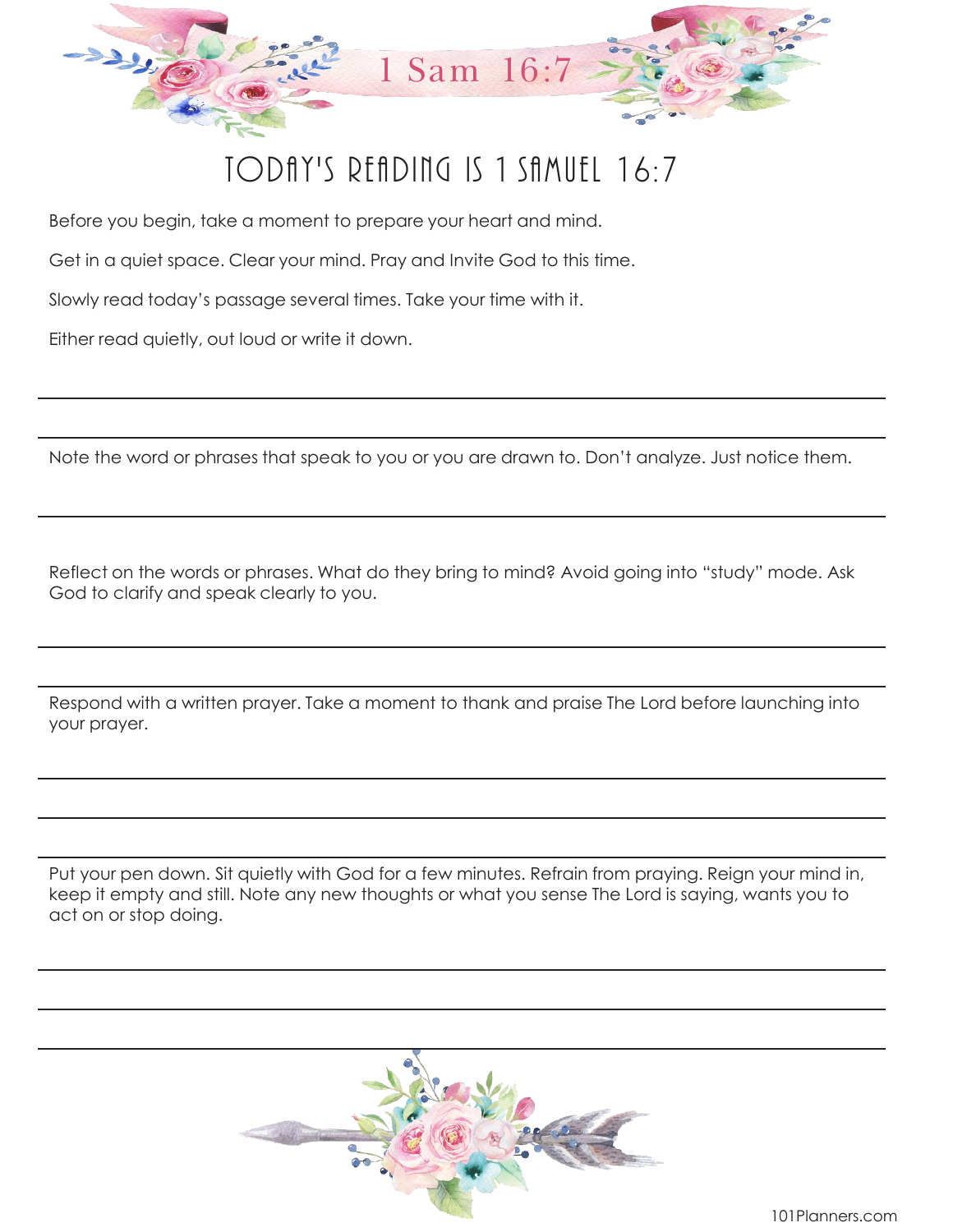

# TODAY'S READING IS ISAIAH  $43:1-2$

Before you begin, take a moment to prepare your heart and mind.

Get in a quiet space. Clear your mind. Pray and Invite God to this time.

Slowly read today's passage several times. Take your time with it.

Either read quietly, out loud or write it down.

Note the word or phrases that speak to you or you are drawn to. Don't analyze. Just notice them.

Reflect on the words or phrases. What do they bring to mind? Avoid going into "study" mode. Ask God to clarify and speak clearly to you.

Respond with a written prayer. Take a moment to thank and praise The Lord before launching into your prayer.

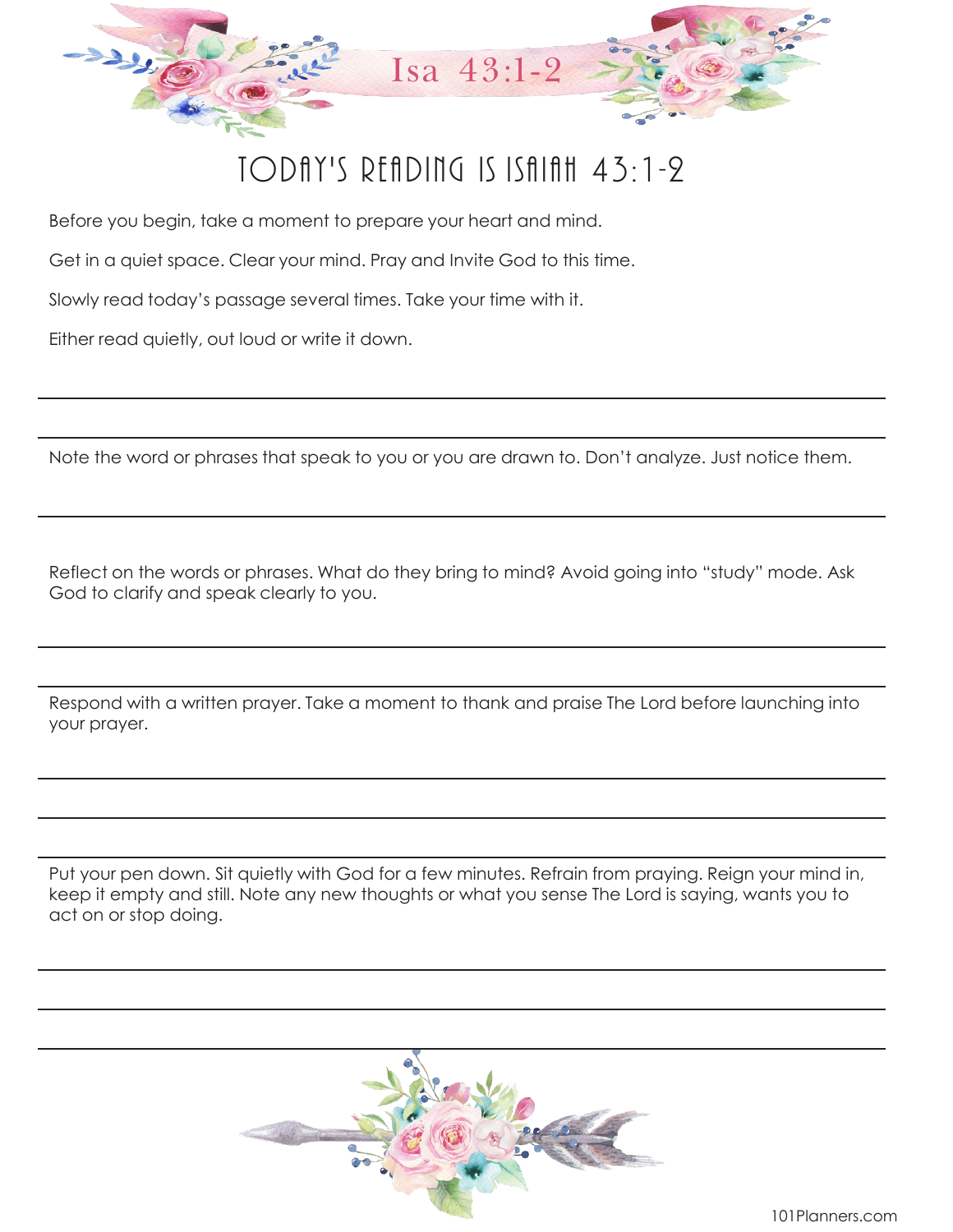

# TODAY'S READING IS DEUTERONOMY 4: 29

Before you begin, take a moment to prepare your heart and mind.

Get in a quiet space. Clear your mind. Pray and Invite God to this time.

Slowly read today's passage several times. Take your time with it.

Either read quietly, out loud or write it down.

Note the word or phrases that speak to you or you are drawn to. Don't analyze. Just notice them.

Reflect on the words or phrases. What do they bring to mind? Avoid going into "study" mode. Ask God to clarify and speak clearly to you.

Respond with a written prayer. Take a moment to thank and praise The Lord before launching into your prayer.

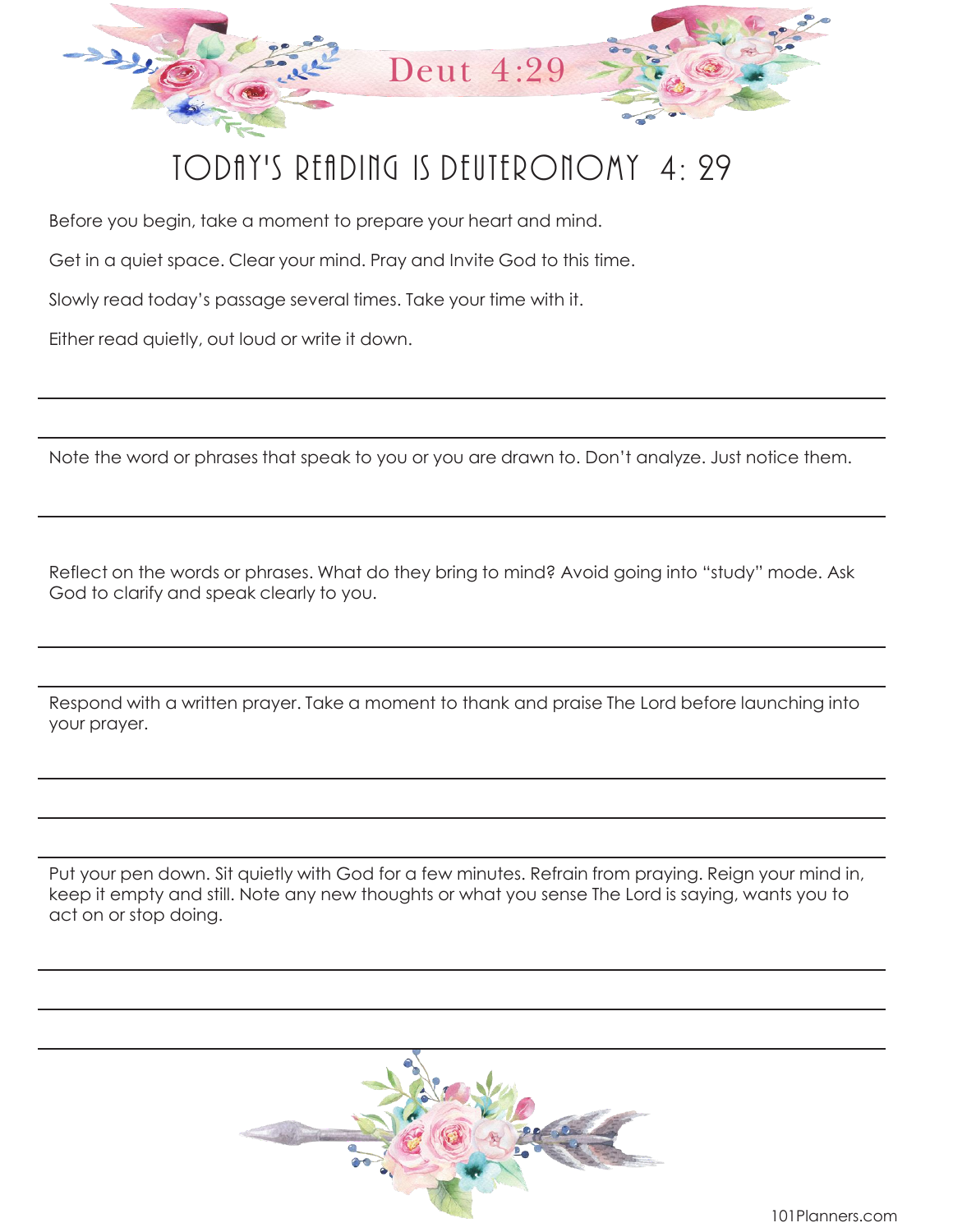

# TODAY'S READING IS 2 CORINTHIANS 5: 17

Before you begin, take a moment to prepare your heart and mind.

Get in a quiet space. Clear your mind. Pray and Invite God to this time.

Slowly read today's passage several times. Take your time with it.

Either read quietly, out loud or write it down.

Note the word or phrases that speak to you or you are drawn to. Don't analyze. Just notice them.

Reflect on the words or phrases. What do they bring to mind? Avoid going into "study" mode. Ask God to clarify and speak clearly to you.

Respond with a written prayer. Take a moment to thank and praise The Lord before launching into your prayer.

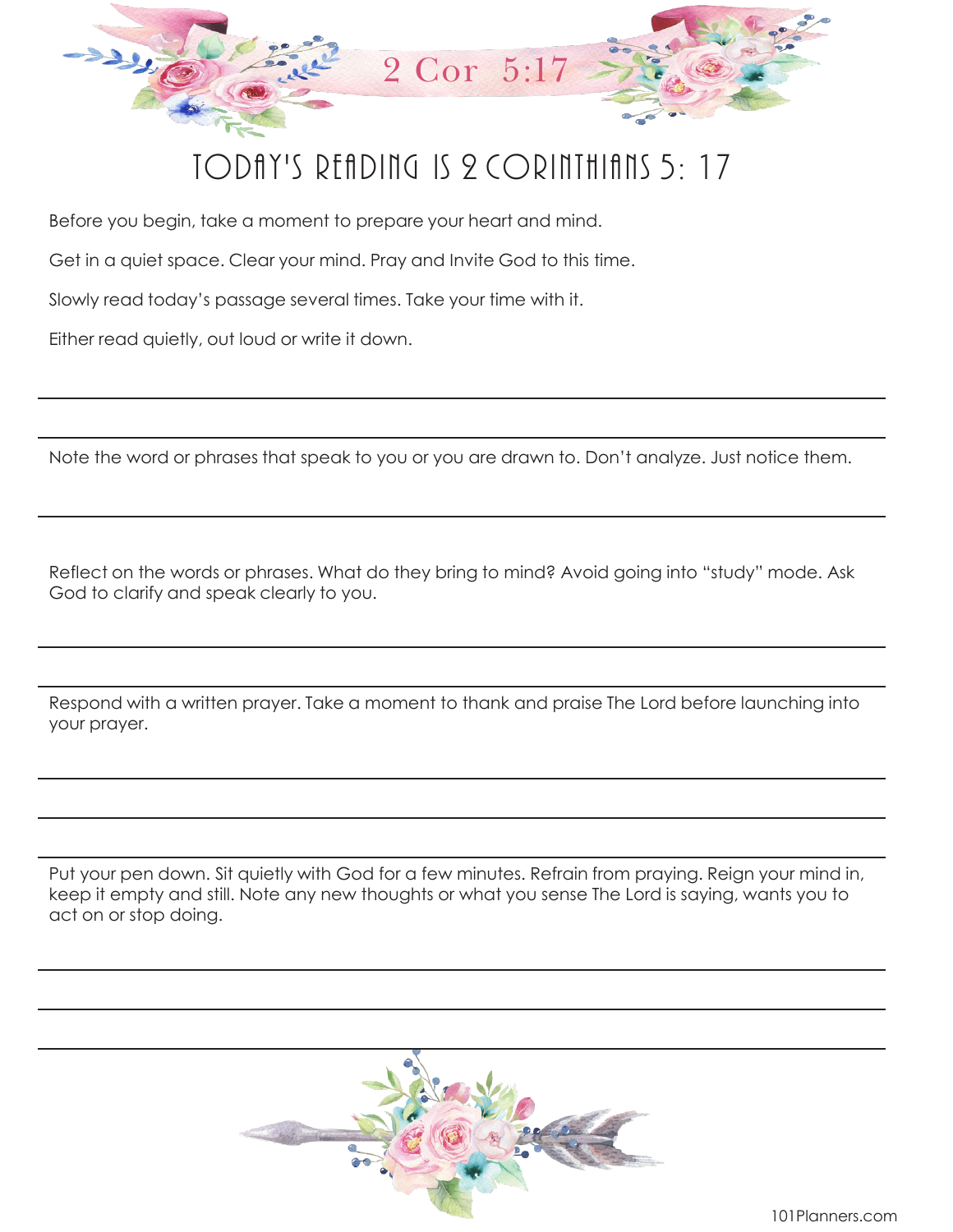

# TODAY'S READING IS DEUTERONOMY 31:8

Before you begin, take a moment to prepare your heart and mind.

Get in a quiet space. Clear your mind. Pray and Invite God to this time.

Slowly read today's passage several times. Take your time with it.

Either read quietly, out loud or write it down.

Note the word or phrases that speak to you or you are drawn to. Don't analyze. Just notice them.

Reflect on the words or phrases. What do they bring to mind? Avoid going into "study" mode. Ask God to clarify and speak clearly to you.

Respond with a written prayer. Take a moment to thank and praise The Lord before launching into your prayer.

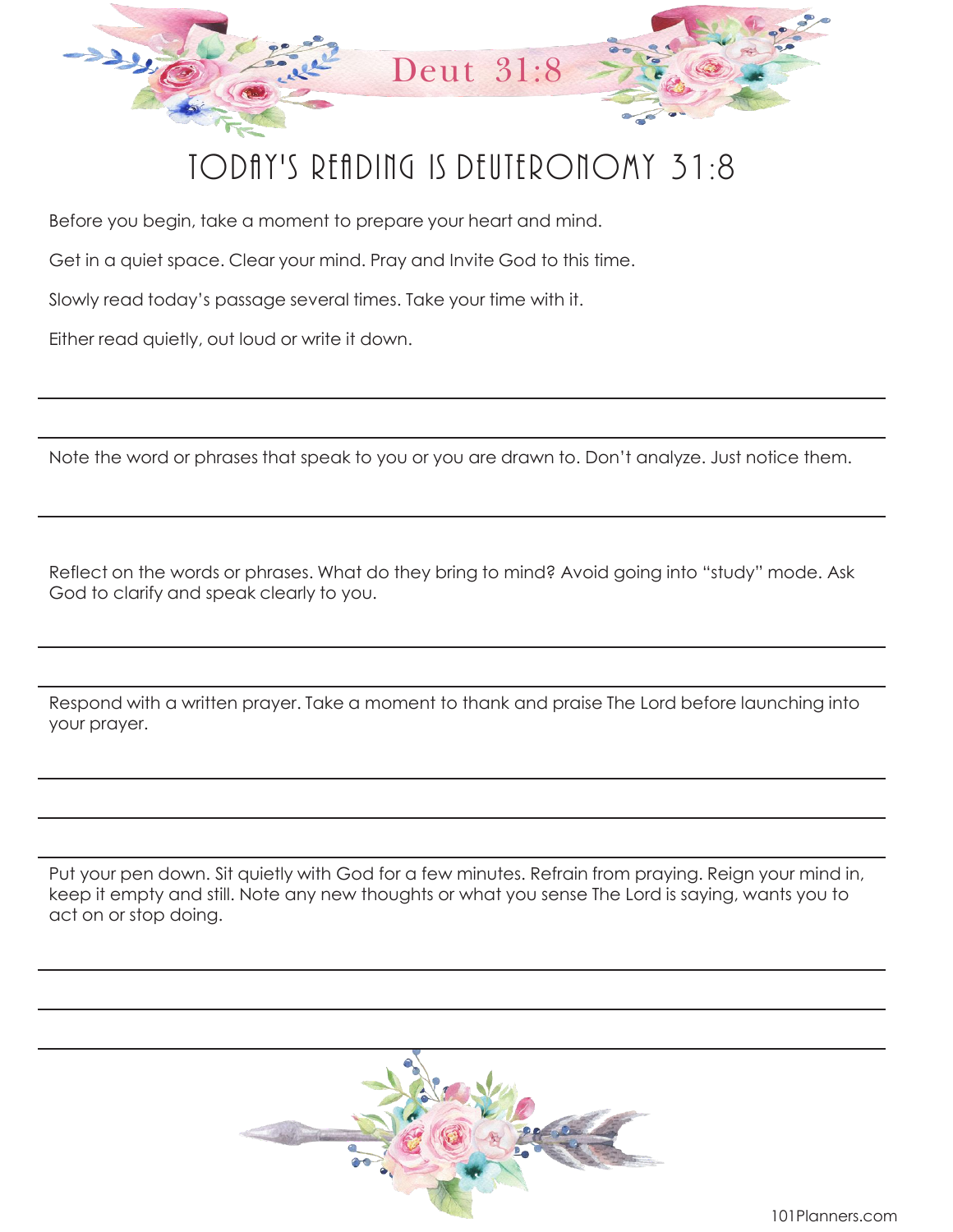

# TODAY'S READING IS PHILIPPIANS  $4:6-9$

Before you begin, take a moment to prepare your heart and mind.

Get in a quiet space. Clear your mind. Pray and Invite God to this time.

Slowly read today's passage several times. Take your time with it.

Either read quietly, out loud or write it down.

Note the word or phrases that speak to you or you are drawn to. Don't analyze. Just notice them.

Reflect on the words or phrases. What do they bring to mind? Avoid going into "study" mode. Ask God to clarify and speak clearly to you.

Respond with a written prayer. Take a moment to thank and praise The Lord before launching into your prayer.

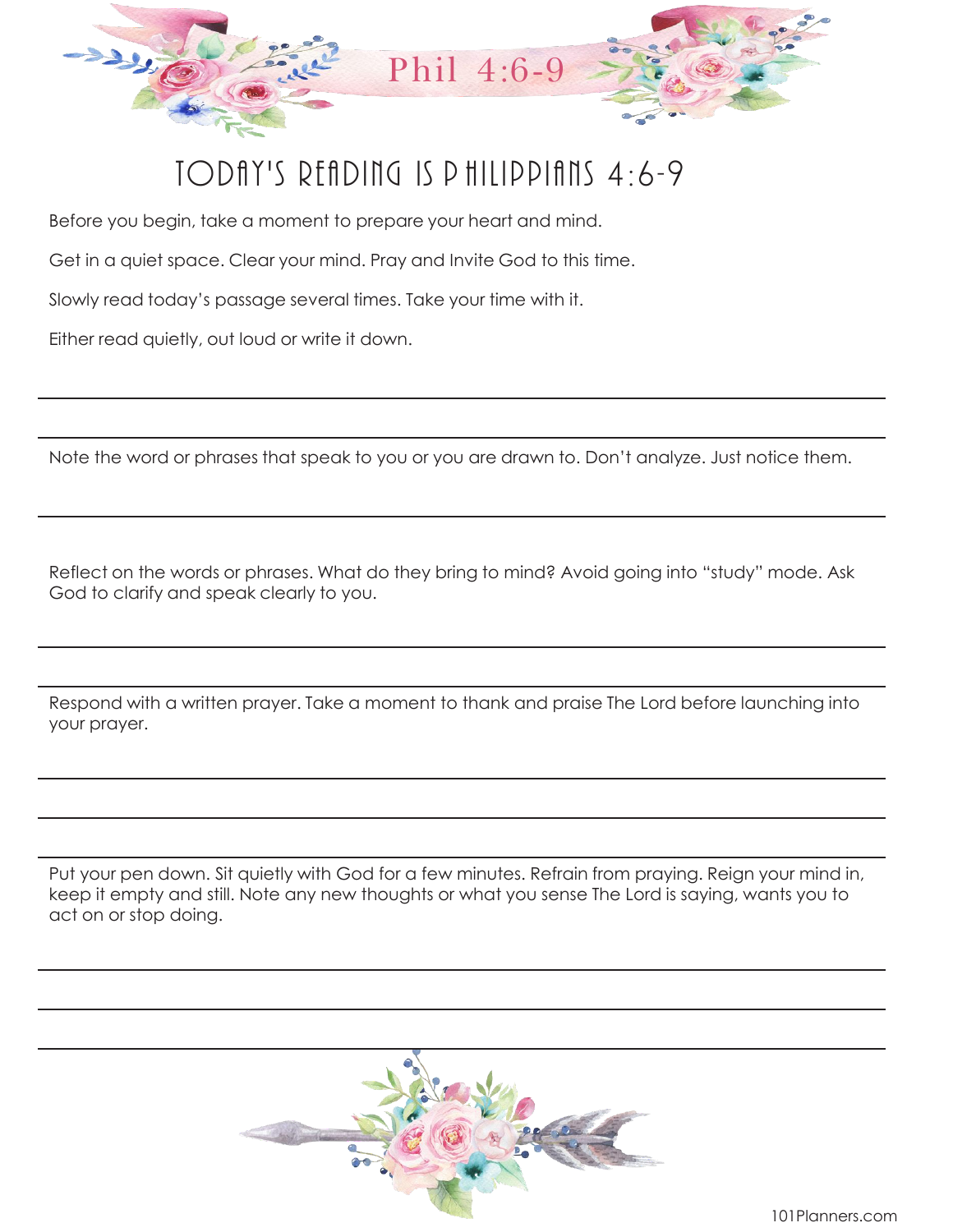

# TODAY'S READING IS EXODUS 14: 14

Before you begin, take a moment to prepare your heart and mind.

Get in a quiet space. Clear your mind. Pray and Invite God to this time.

Slowly read today's passage several times. Take your time with it.

Either read quietly, out loud or write it down.

Note the word or phrases that speak to you or you are drawn to. Don't analyze. Just notice them.

Reflect on the words or phrases. What do they bring to mind? Avoid going into "study" mode. Ask God to clarify and speak clearly to you.

Respond with a written prayer. Take a moment to thank and praise The Lord before launching into your prayer.

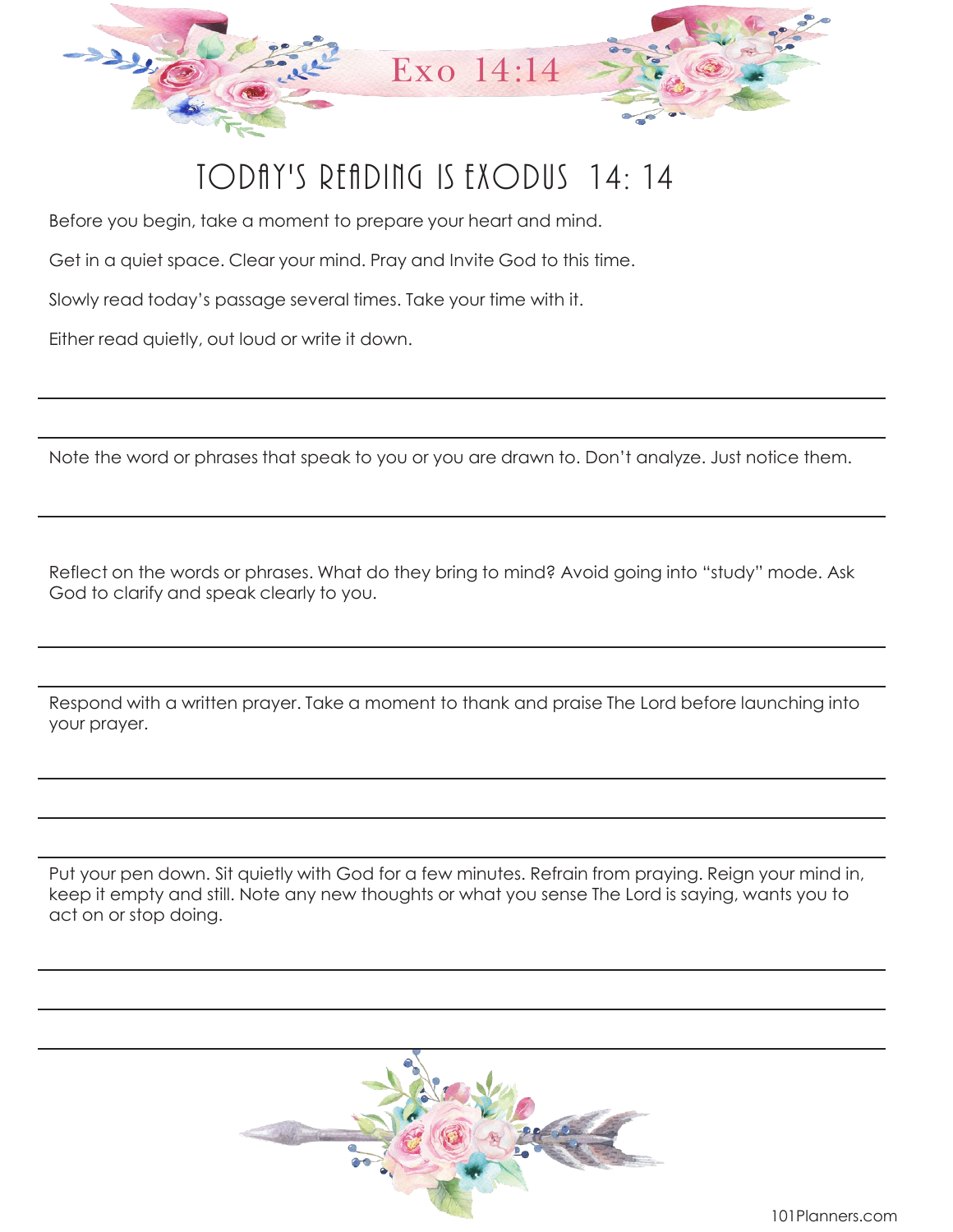

# TODAY'S READING IS ISAIAH 41: 13

Before you begin, take a moment to prepare your heart and mind.

Get in a quiet space. Clear your mind. Pray and Invite God to this time.

Slowly read today's passage several times. Take your time with it.

Either read quietly, out loud or write it down.

Note the word or phrases that speak to you or you are drawn to. Don't analyze. Just notice them.

Reflect on the words or phrases. What do they bring to mind? Avoid going into "study" mode. Ask God to clarify and speak clearly to you.

Respond with a written prayer. Take a moment to thank and praise The Lord before launching into your prayer.

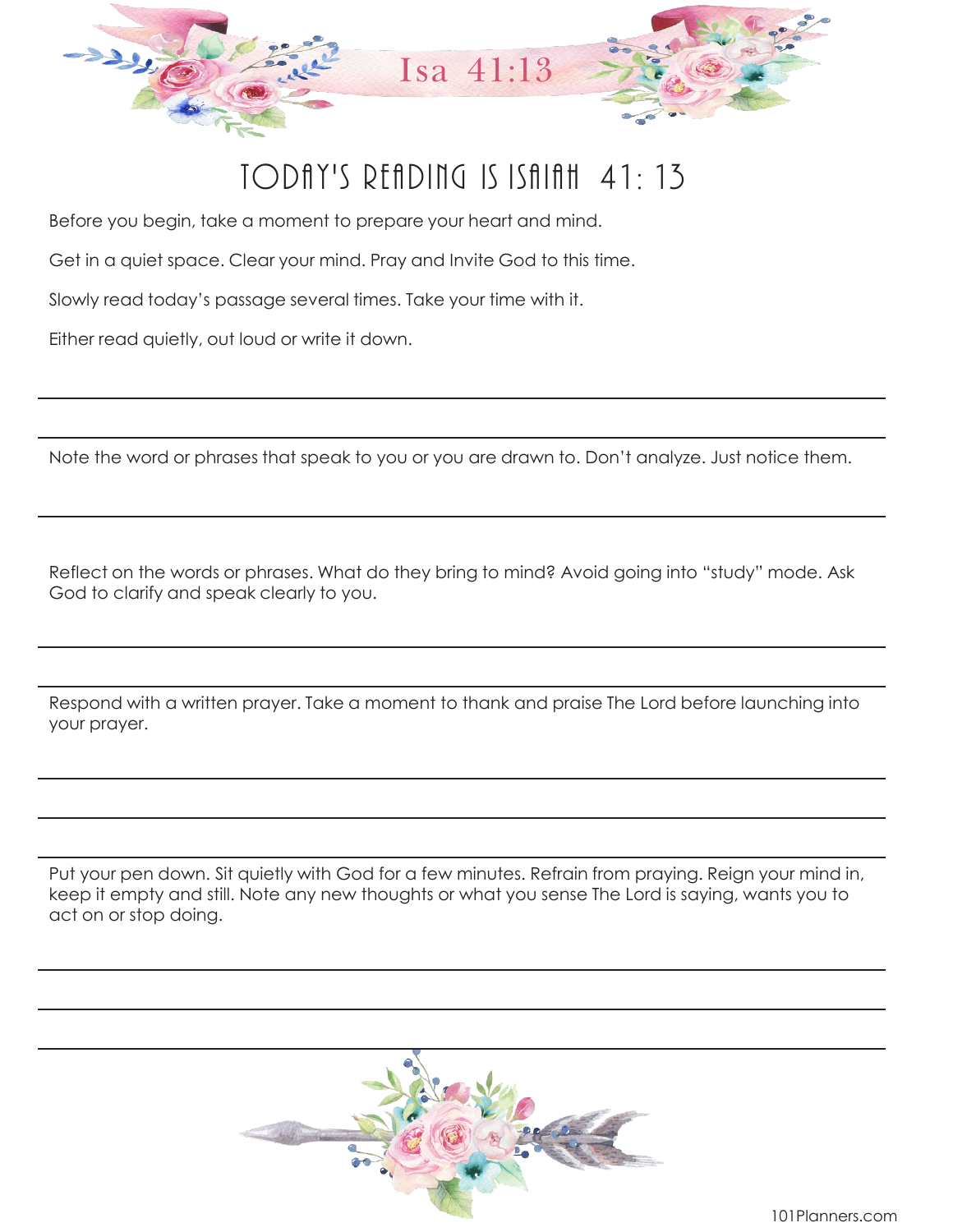

## TODAY'S READING IS JOHN  $14:2-3$

Before you begin, take a moment to prepare your heart and mind.

Get in a quiet space. Clear your mind. Pray and Invite God to this time.

Slowly read today's passage several times. Take your time with it.

Either read quietly, out loud or write it down.

Note the word or phrases that speak to you or you are drawn to. Don't analyze. Just notice them.

Reflect on the words or phrases. What do they bring to mind? Avoid going into "study" mode. Ask God to clarify and speak clearly to you.

Respond with a written prayer. Take a moment to thank and praise The Lord before launching into your prayer.

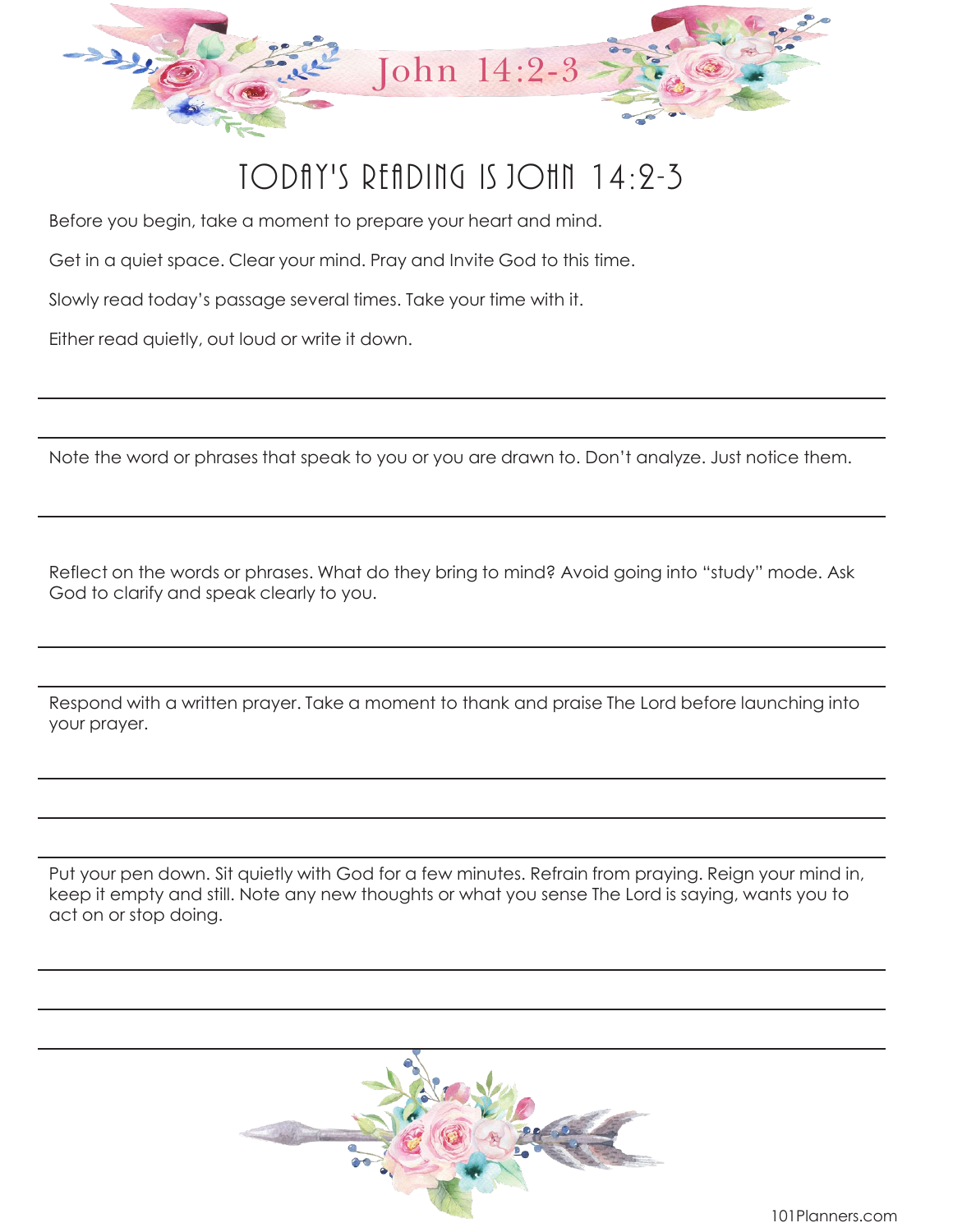

# TODAY'S READING IS JOHN 10: 28

Before you begin, take a moment to prepare your heart and mind.

Get in a quiet space. Clear your mind. Pray and Invite God to this time.

Slowly read today's passage several times. Take your time with it.

Either read quietly, out loud or write it down.

Note the word or phrases that speak to you or you are drawn to. Don't analyze. Just notice them.

Reflect on the words or phrases. What do they bring to mind? Avoid going into "study" mode. Ask God to clarify and speak clearly to you.

Respond with a written prayer. Take a moment to thank and praise The Lord before launching into your prayer.

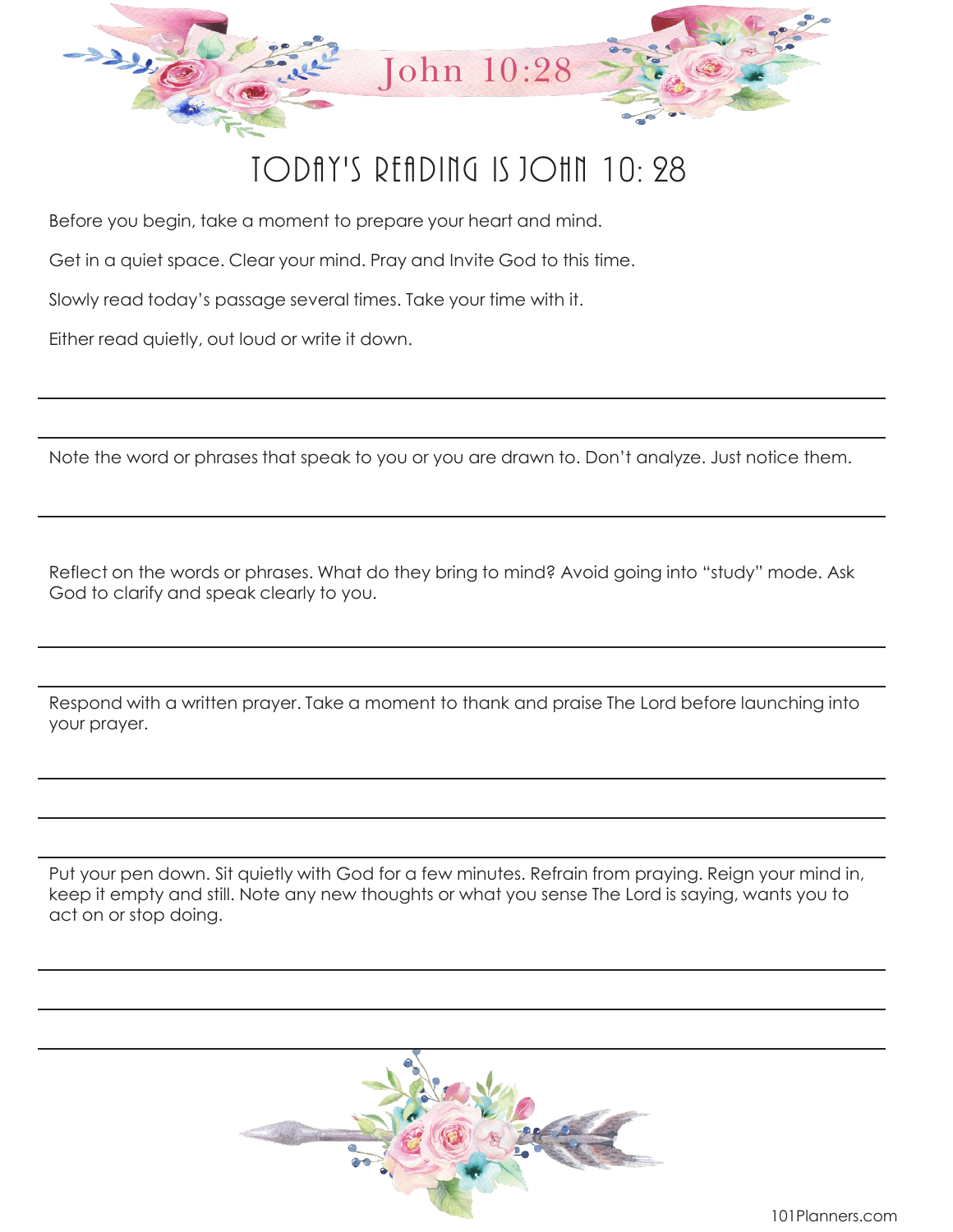

## TODAY'S READING IS HEBREWS 10: 23

Before you begin, take a moment to prepare your heart and mind.

Get in a quiet space. Clear your mind. Pray and Invite God to this time.

Slowly read today's passage several times. Take your time with it.

Either read quietly, out loud or write it down.

Note the word or phrases that speak to you or you are drawn to. Don't analyze. Just notice them.

Reflect on the words or phrases. What do they bring to mind? Avoid going into "study" mode. Ask God to clarify and speak clearly to you.

Respond with a written prayer. Take a moment to thank and praise The Lord before launching into your prayer.

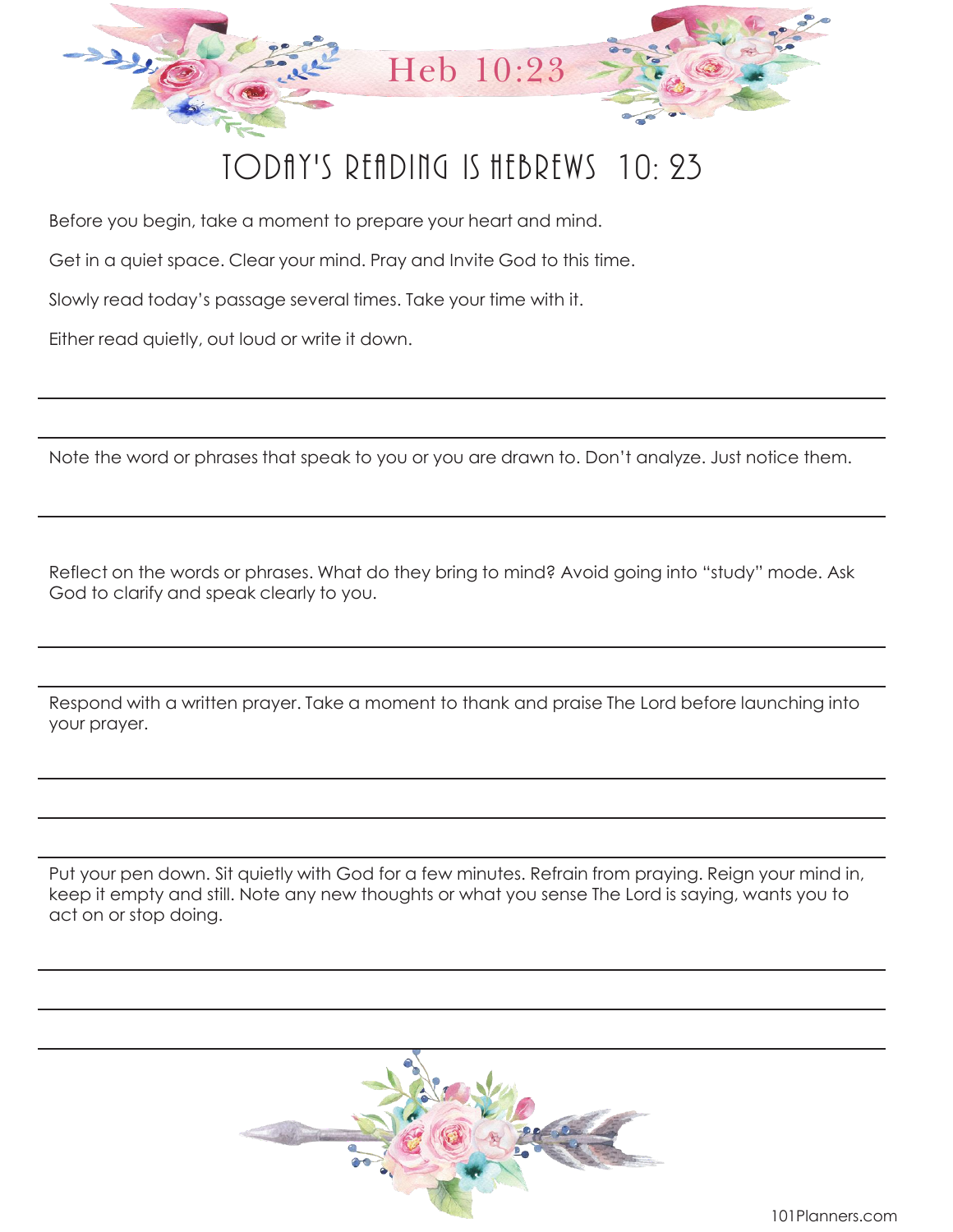

# TODAY'S READING IS ZEPHANIAH 3: 17

Before you begin, take a moment to prepare your heart and mind.

Get in a quiet space. Clear your mind. Pray and Invite God to this time.

Slowly read today's passage several times. Take your time with it.

Either read quietly, out loud or write it down.

Note the word or phrases that speak to you or you are drawn to. Don't analyze. Just notice them.

Reflect on the words or phrases. What do they bring to mind? Avoid going into "study" mode. Ask God to clarify and speak clearly to you.

Respond with a written prayer. Take a moment to thank and praise The Lord before launching into your prayer.

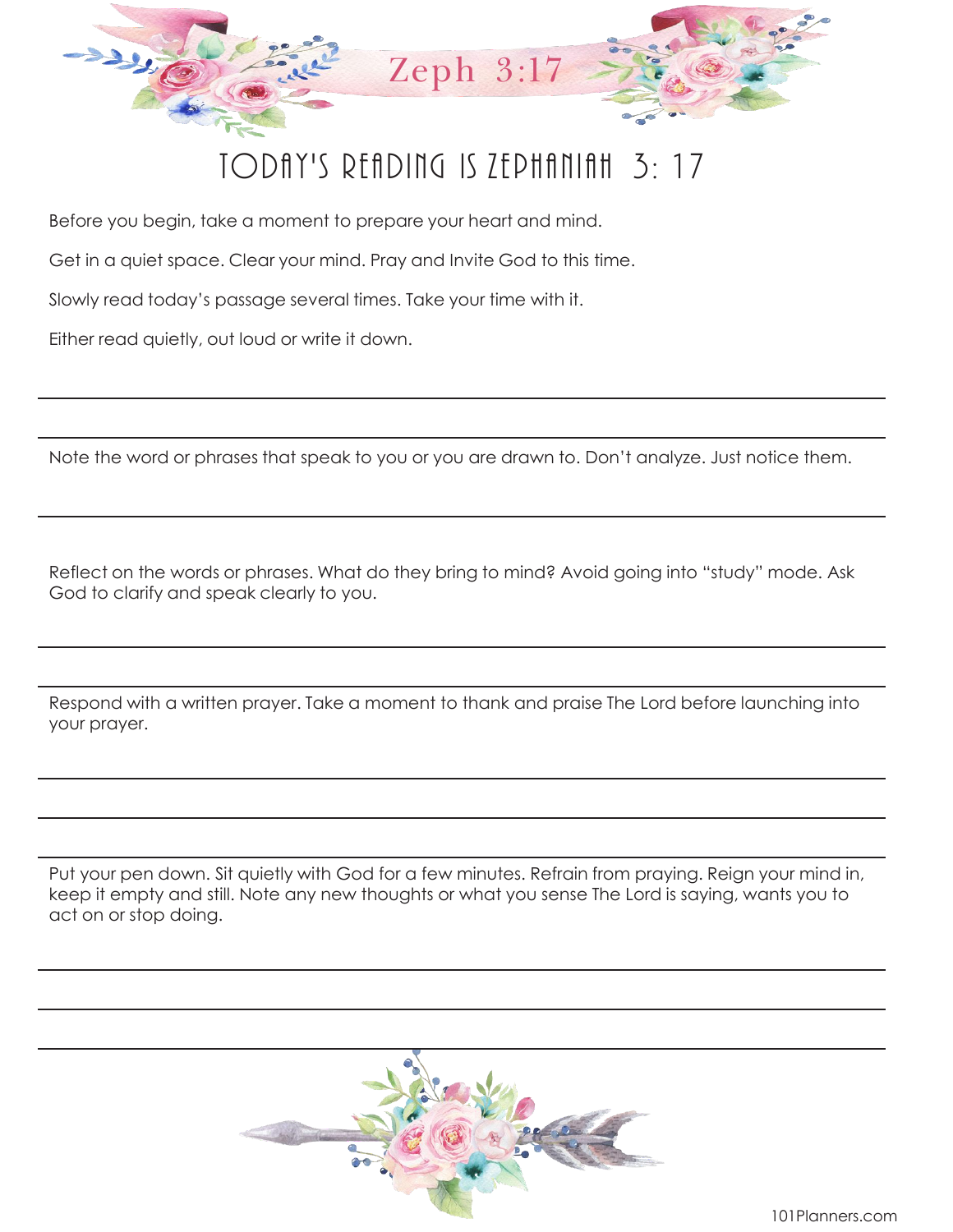

#### TODAY'S READING IS JAMES  $4:8$

Before you begin, take a moment to prepare your heart and mind.

Get in a quiet space. Clear your mind. Pray and Invite God to this time.

Slowly read today's passage several times. Take your time with it.

Either read quietly, out loud or write it down.

Note the word or phrases that speak to you or you are drawn to. Don't analyze. Just notice them.

Reflect on the words or phrases. What do they bring to mind? Avoid going into "study" mode. Ask God to clarify and speak clearly to you.

Respond with a written prayer. Take a moment to thank and praise The Lord before launching into your prayer.

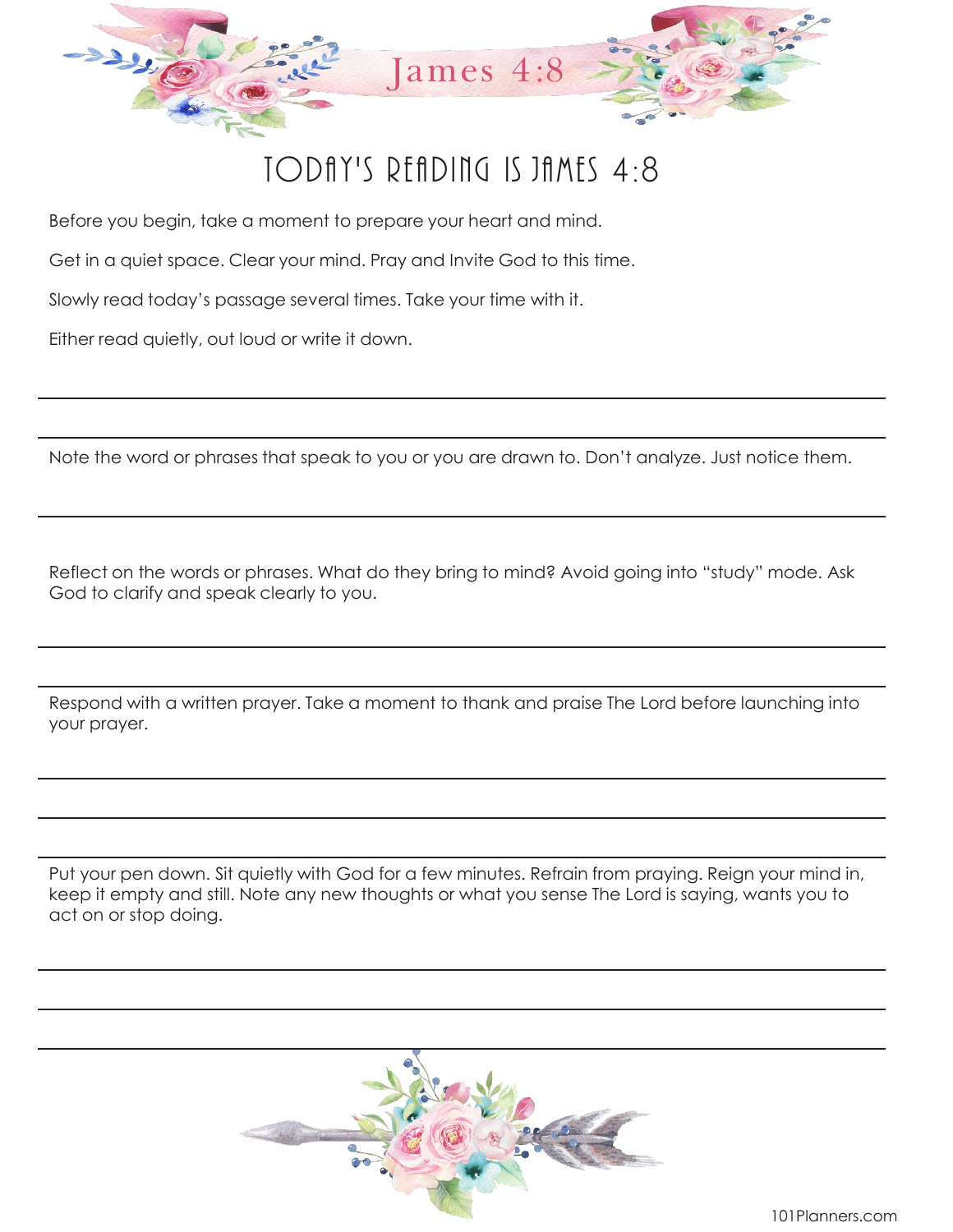

# TODAY'S READING IS ROMANS 8:1

Before you begin, take a moment to prepare your heart and mind.

Get in a quiet space. Clear your mind. Pray and Invite God to this time.

Slowly read today's passage several times. Take your time with it.

Either read quietly, out loud or write it down.

Note the word or phrases that speak to you or you are drawn to. Don't analyze. Just notice them.

Reflect on the words or phrases. What do they bring to mind? Avoid going into "study" mode. Ask God to clarify and speak clearly to you.

Respond with a written prayer. Take a moment to thank and praise The Lord before launching into your prayer.

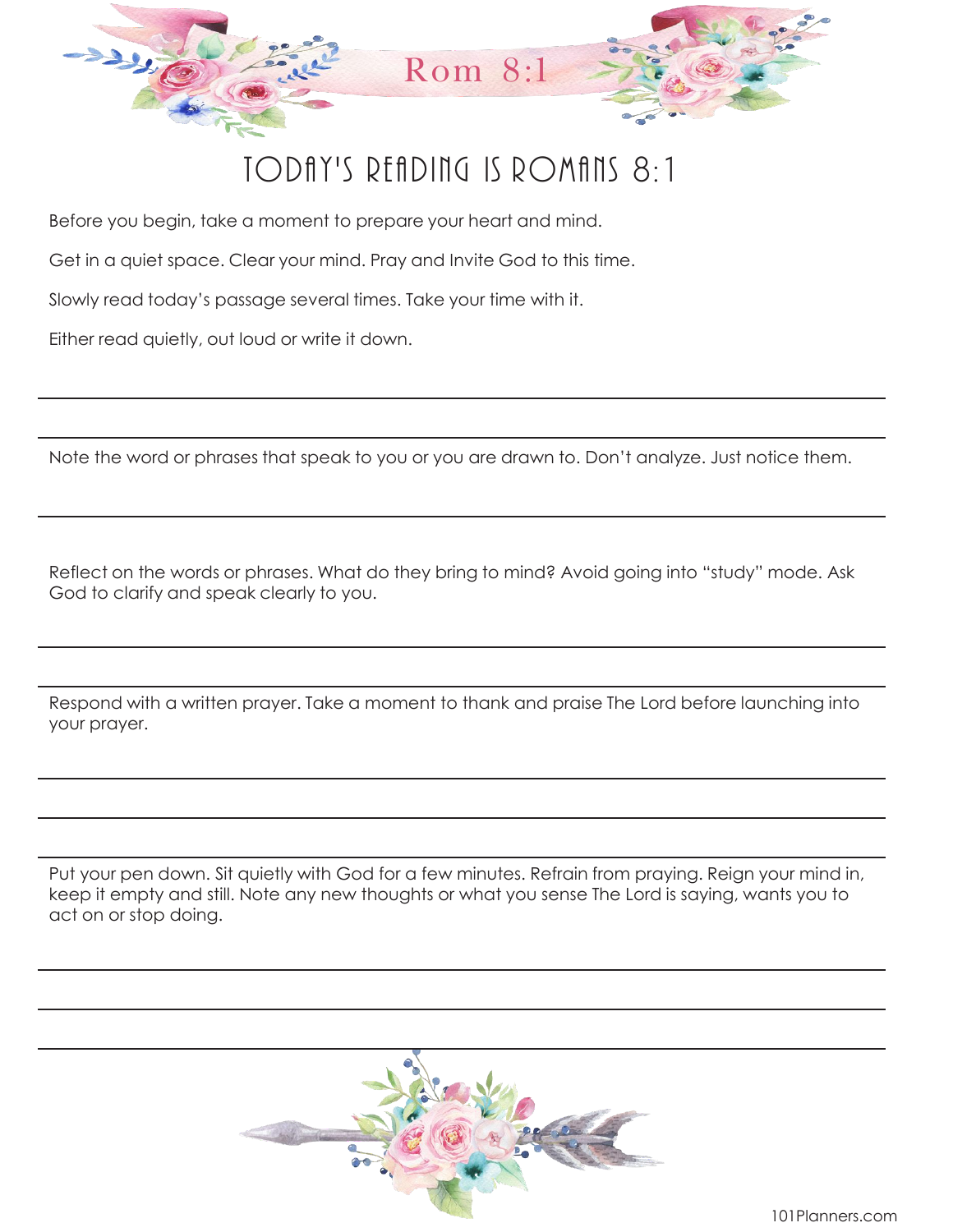

## TODAY'S READING IS P SALM 32:8

Before you begin, take a moment to prepare your heart and mind.

Get in a quiet space. Clear your mind. Pray and Invite God to this time.

Slowly read today's passage several times. Take your time with it.

Either read quietly, out loud or write it down.

Note the word or phrases that speak to you or you are drawn to. Don't analyze. Just notice them.

Reflect on the words or phrases. What do they bring to mind? Avoid going into "study" mode. Ask God to clarify and speak clearly to you.

Respond with a written prayer. Take a moment to thank and praise The Lord before launching into your prayer.

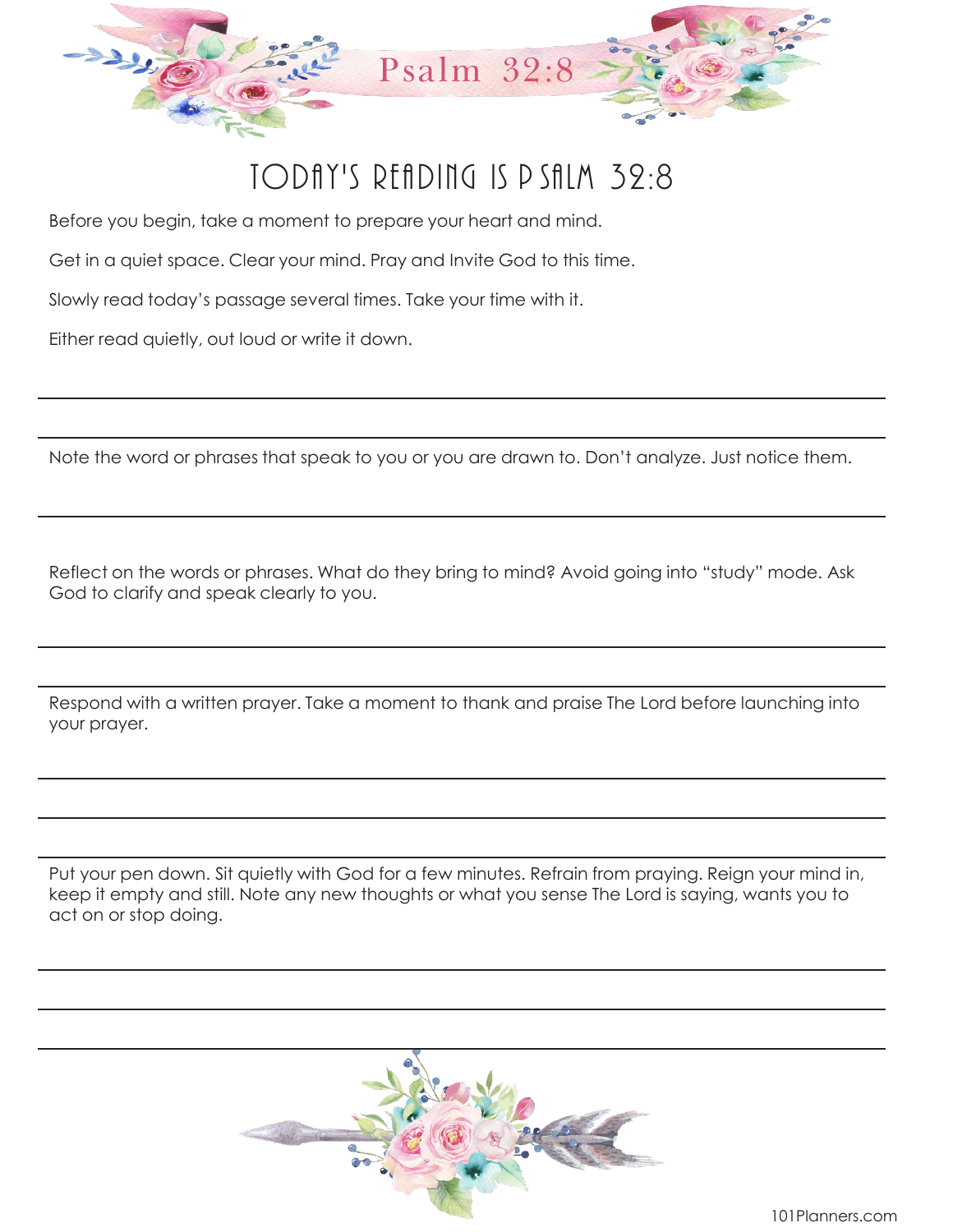

## TODAY'S READING IS ISAIAH 49: 15

Before you begin, take a moment to prepare your heart and mind.

Get in a quiet space. Clear your mind. Pray and Invite God to this time.

Slowly read today's passage several times. Take your time with it.

Either read quietly, out loud or write it down.

Note the word or phrases that speak to you or you are drawn to. Don't analyze. Just notice them.

Reflect on the words or phrases. What do they bring to mind? Avoid going into "study" mode. Ask God to clarify and speak clearly to you.

Respond with a written prayer. Take a moment to thank and praise The Lord before launching into your prayer.